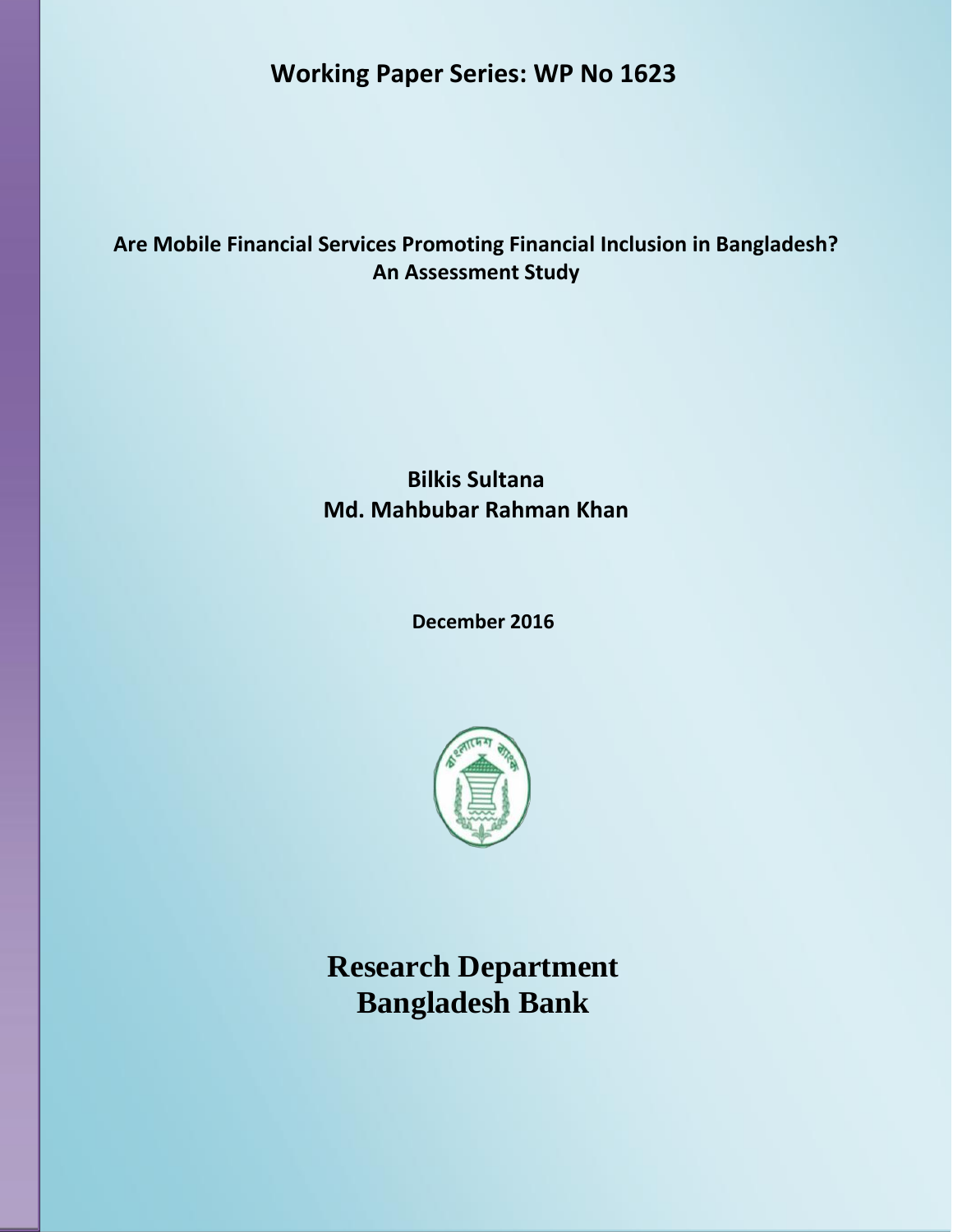## **Are Mobile Financial Services Promoting Financial Inclusion in Bangladesh?**

## **An Assessment Study**

Bilkis Sultana<sup>1</sup> Md. Mahbubar Rahman Khan

#### **Abstract**

Despite rapid progress of the financial sector in Bangladesh, there are concerns that banks have not been able to include a vast segment of the population, especially the underprivileged sections and rural people into the field of basic banking services. It is now widely evidenced that financial inclusion promotes growth and development. In 2011 Bangladesh Bank has introduced mobile financial services (MFS) for inclusion of the unbanked people in the financial network. The present paper examines whether the introduction of mobile financial services have promoted financial inclusion in Bangladesh. It also analyses challenges confronted by MFS to derive necessary policy options.

JEL Classification: G21, O16

 $\overline{a}$ 

Key Words: Mobile financial services (MFS), financial inclusion, inclusive development, Bangladesh economy

<sup>&</sup>lt;sup>1</sup>Authors are General Manager and Deputy General Manager of Research Department of Bangladesh Bank respectively. The author would like to thank Biru Paksha Paul and Md. Akhtaruzzaman for their valuable comments and suggestions. Views expressed in the paper are authors' own and they do not necessarily reflect the views of Bangladesh Bank. All comments are welcome at bilkis.sultana@bb.org.bd and mahbubar.rahman@bb.org.bd.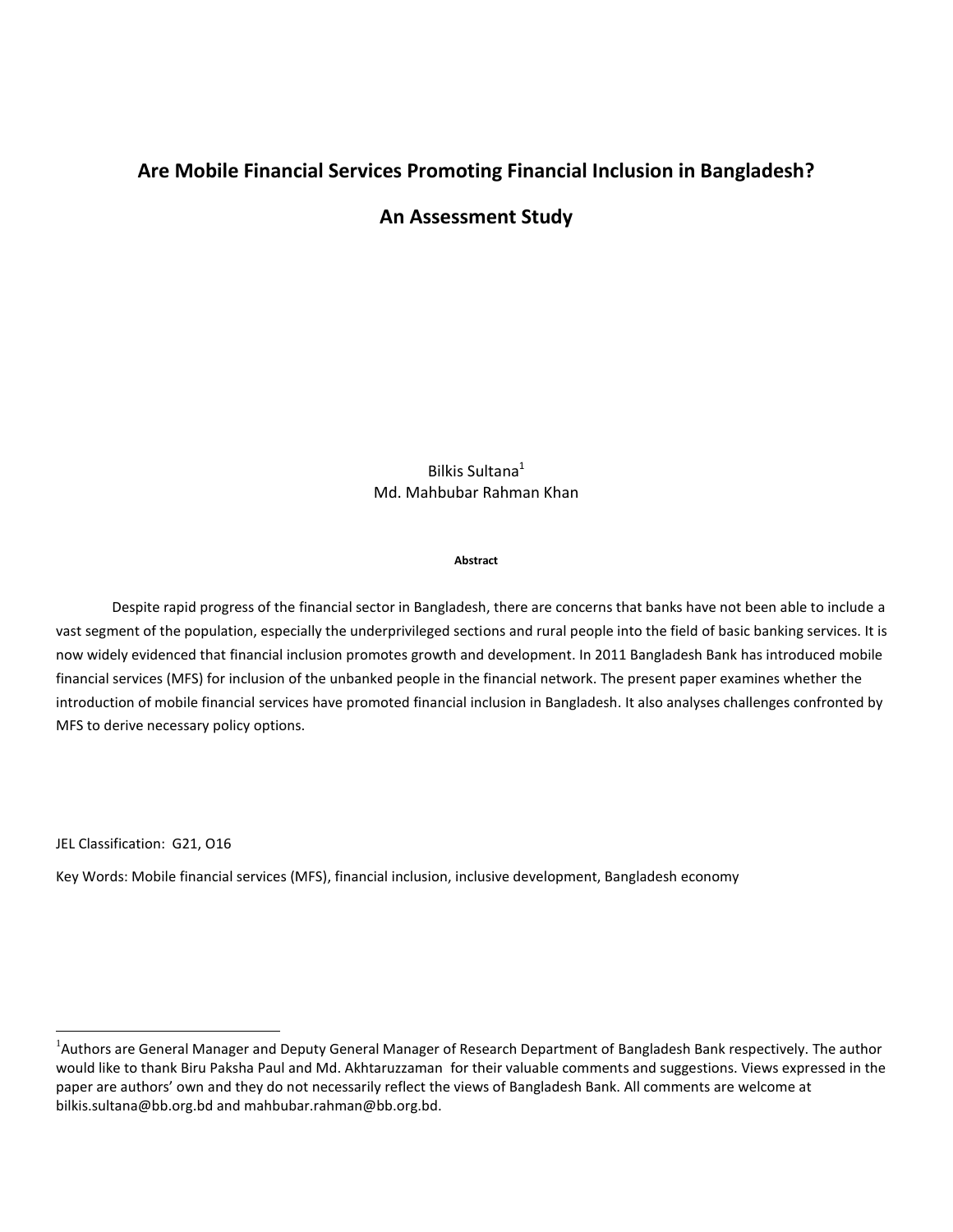#### **1. Introduction**

A good number of empirical literatures reveal that finance contributes to growth by allowing the efficient intermediation of resources among savers and investors (Beck and de la Torre, 2006; Beck, Demirgüç-Kunt, and Levine, 2004); Honohan, 2004; Levine, 2005). During the last two decades following implementation of financial sector reform programs and infusion of new technology, Bangladesh financial services industries have achieved phenomenal success in terms of branch expansion, viability, profitability, innovation and competitiveness. Despite such progress, there are concerns that banks have not been able to include vast segment of the population, especially the underprivileged sections and rural people into the fold of basic banking services.

The key reasons for exclusion of large number people include lack of direct access to financial institutions and suitable products, high operational costs and risks arising from asymmetric information. Financial industry needs to find more cost effective ways to serve the unbanked poor with customized products. Mobile technology may be effective channels in serving the poor by reducing the cost of operation through using low cost technology channels instead of setting up a typical branch. Bangladesh has already million of mobile phone users and wider range of the coverage of Mobile Network Operator's (MNO) that may be used as alternative delivery channel for extending mobile financial services to the unbanked/banked population.

Considering the multi-faced benefits of MFS, Bangladesh Bank has already issued guidelines on MFS to be followed by banks in 2011. Obviously, mobile financial services can bring significant benefits for all stakeholders-service providers and users, especially low income people. Expanding mobile financial services may be a powerful driver of financial inclusion that will also augment the on-going digitalization process of the country. Given this backdrop, it is need to conduct an in-depth study on necessity and potentials of mobile financial services including its cost, risks and regulations.

The objective of the proposed study project are two-fold: first, to review present roles of mobile financial services promoting financial inclusion in Bangladesh and second, to put forward policy options for expanding mobile financial services for inclusion unbanked low income people in financial network. More specific objectives of the proposed study project will be: (a) to analyze the importance and growth potentials of mobile financial services; (b) to review present roles of mobile financial services promoting financial inclusion in Bangladesh; (d) to investigate the existing problems relating to mobile financial services; (e) to develop ways and means for smooth expansion of mobile financial services aiming at promoting financial inclusion.

### **2. Literature Review**

The aspect of mobile financial service is also popular in countries where most of their population is unbanked. Most of the places where banks can only be found in big cities and customers have to travel hundreds of miles to the nearest bank where mobile banking is used as alternative financial service with little or no infrastructure in many of these emerging economies.

Ivatury and Mas (2008) finds that branchless banking has a large contribution to make toward financial inclusiveness in developing countries. It helps address the two biggest problems of access to finance: the cost of roll-out (physical presence) and the cost of handling low-value transactions. The sharp cost reduction creates the opportunity by branchless banking can dramatically reduce the cost of delivering financial services to poor people to significantly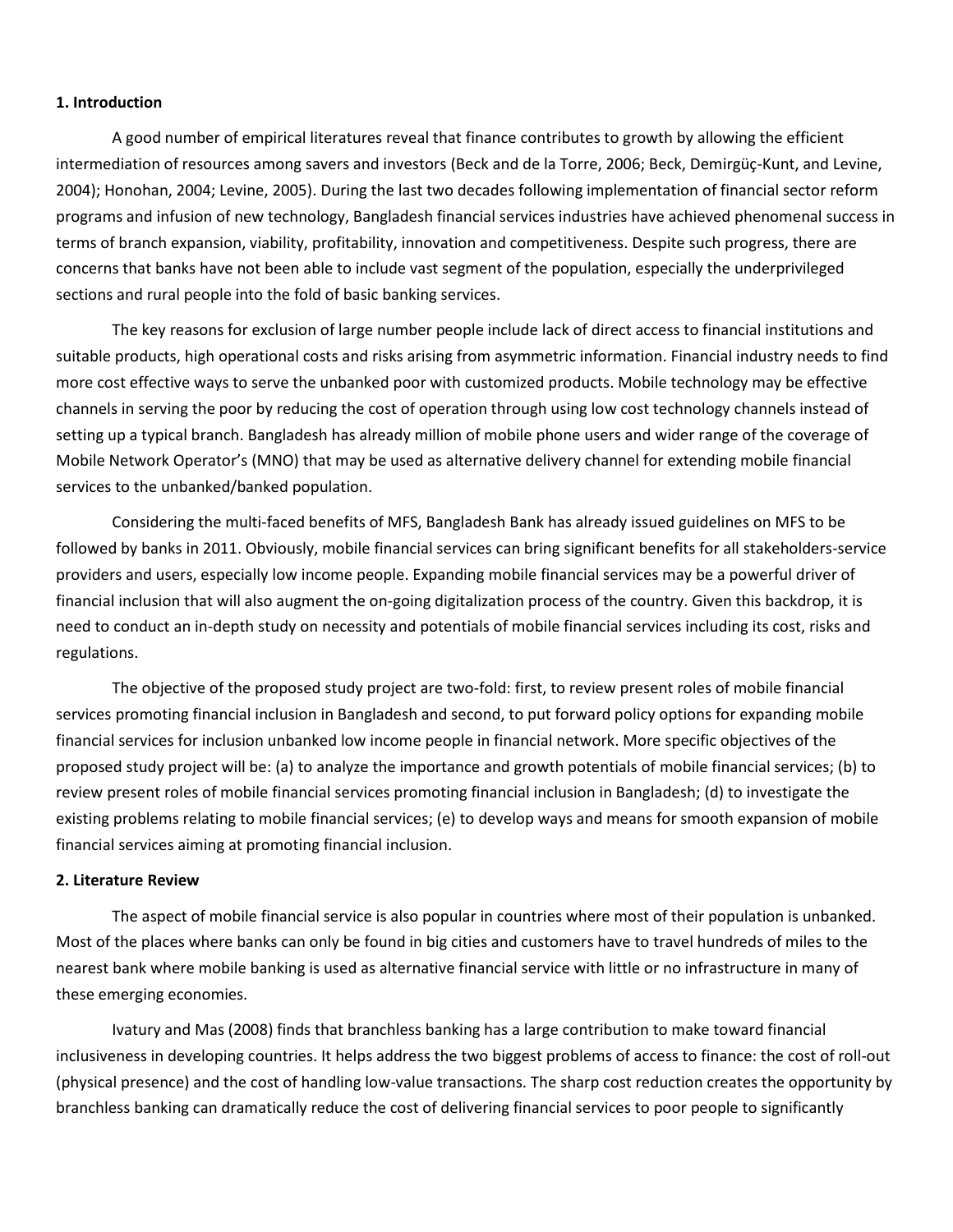increase the share of the population with access to formal finance particularly in rural areas where most of the poor people live. They mention that the poor people are not early adopter of technology and have less access to information about new offerings. They also analyze the key uncertainties relating to branchless banking. So Government programs in India, Russia, Malawi, South Africa and Brazil distribute social protection payments to customers through branchless banking channels. As a result it has significant pro-poor, pro-growth impacts on households, communities and national economies.

Anyasi and Otubu (2009) finds that the economic impact of mobile banking and how mobile banking can helps to create a pace on employment and economic development where most of the people have no access to formal financial institutions. Mobile banking systems may prove to be an important innovation for the developing world to manage money without handling cash.

Deb et al. (2011) find that financial services industry particularly mobile commerce is being popular in remote and rural areas in many parts of the world including Bangladesh in particular. The Banking industries of Bangladesh at present have been matured to a great extent than earlier period and create attention for all section of the people by their various activities including electronic banking. They try to analyzes the dependable factors of mobile banking by a regression model and find that mobile phones will be the most preferred and convenient device for conducting banking transactions and emerge as one for the major payment channels.

Makin (2009) highlights that branchless banking through mobile banking is consider as most powerful option for the emerging countries of Africa and large parts of Asia where a good number of people has no access to formal financial services and there are a variety of mobile services springing up to address their needs. This paper explores relevant issues by building on Consult Hyperion's experiences from two directions: firstly involvement in the conception, development and deployment of M-PESA and other branchless banking initiatives and secondly, conversations with a range of financial regulators from around the world. The role of the regulator and regulatory developments regarding branchless banking where he highlights the establishment of the Alliance for Financial Inclusion (AFI) at the end of 2008, with funding from the Bill & Melinda Gates Foundation is a positive development. Principal technical issues and key regulatory issues have discussed.

Parvin ( 2013) analyze the traditional banking business pattern where branchless banking is a blessing both for the bank and the customer. She mentions that branchless banking providing unparallel services and easily satisfies the customer in Bangladesh and she tries to predict the future of mobile banking by regression analysis using secondary data mainly. She tries to give some insights and recommendation in this regard which may be use for flourish of branchless banking in future in Bangladesh.

#### **3. Concepts of Mobile Financial Services**

Mobile financial services (MFS) refer to such financial services that are provided through mobile phone among people, unbanked people in particular. Mobile financial services (MFS) also known as mobile banking performs finance related functions on a mobile device like a Smartphone or tablet. With the use of a mobile device, the user can perform mobile banking via call, text, website, or app. MFS can bring myriad benefits for all, particularly for unbanked people.

 With Mobile financial services, users of mobile phones can perform several financial functions conveniently, quickly and securely from their mobile.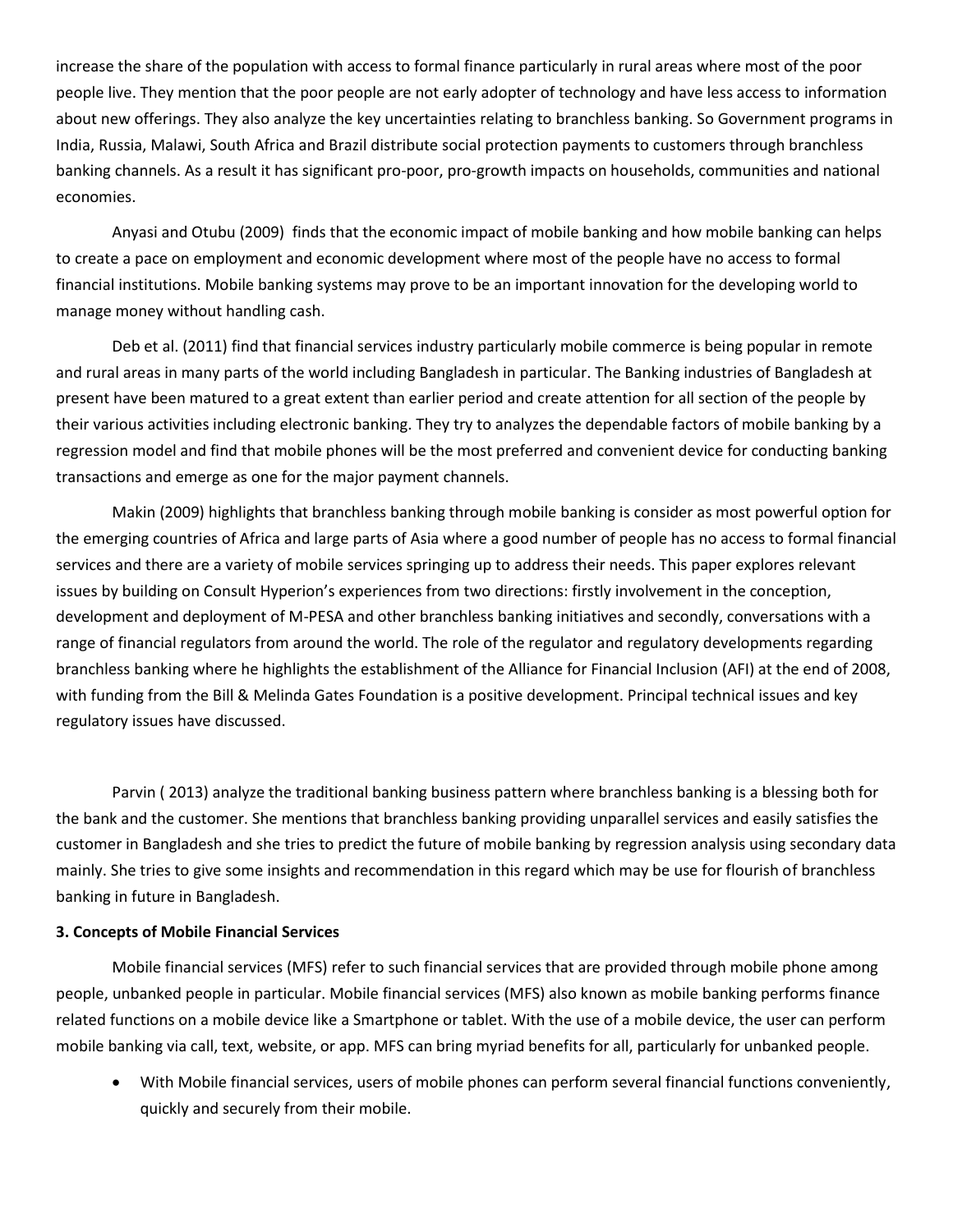- Users can check account balance, review recent transaction, transfer funds, pay bills, locate ATMs, deposit cheques, manage investments, etc.
- Mobile banking is available round the clock 24/7/365,
- It is easy and convenient and an ideal choice for accessing financial services for most mobile phone owners in the remote rural areas at lower cost where formal banking is not feasible from commercial viewpoint.
- Mobile financial services utilize the mobile connectivity of telecom operators and therefore does not require an internet connection.
- Mobile banking is said to be even more secure than online/internet banking.

Mobile financial services (MFS) may be classified into two broad categories: branchless banking via mobile phones and mobile banking as a channel for financial services. With branchless banking, users can take advantage of services allowing them to make basic payments—utilities and other bills—and domestic and international remittances. These transactions become fast, easy, and cost-effective through MFS. Users can also participate in savings, credit, and insurance programs. Such services drive the financial inclusion of the unbanked through m-wallet solutions, micro-loans, and micro health and crop-failure insurance. The other side of MFS provides existing banking customers with a highly accessible portal for financial services, increasing convenience. The frequency of interactions between customers and financial providers is enhanced through this mobile portal, allowing for convenient mobile banking and the use of Internet applications on smart phones.

#### **4. Significance of Mobile Financial Services (MFS)**

MFS drives financial inclusion. MFS contributes to financial inclusion with a larger impact on those countries with very low financial inclusion rates. Even developed countries with larger banked populations can reap significant benefits as MFS spreads, with much of these benefits accruing to the poorest segments of society. The impact varies by country, depending on, for example, the existing level of financial inclusion and the level of mobile penetration. The study of the Boston Consulting Group (2011) on Pakistan, Bangladesh, India, Serbia and Malaysia finds that the impact of MFS ranges from a 20 percentage point increase in financial inclusion in Pakistan (from 21% to 41%) to a 5 percentage point increase in Malaysia (from 90% to 95%). The other three countries are likely to experience an impact of around 10- 12 percentage points.

Evidence also shows that financial inclusion can increase a nation's GDP (King and Levine, 1993). Access to credit facilitates entrepreneurship and new business creation (World Bank, 2009). The formalization of remittances and domestic payments adds an "accounting benefit" to the economy, and the increased savings within the banking system facilitates the expansion of credit. The Boston Consulting Group (2011) reports that mobile financial services can reduce financial exclusion by 5 percent to 20 percent through 2020 and increase GDP by up to 5 percent, with Pakistan, for instance, potentially seeing a 3 percent uplift. This increase in GDP will also create additional jobs and businesses, and stimulate additional tax revenues for governments. MFS could accelerate economic growth by up to 5% in the case of India, where it helps fuel entrepreneurship and new business creation. GDP in Pakistan, Bangladesh and Serbia could be between 2-3% higher in 2020 as a result of MFS, while the impact on Malaysia is more modest, at around 0.3% reflecting the smaller financial inclusion impact. This additional growth will be associated with an increase in employment, creating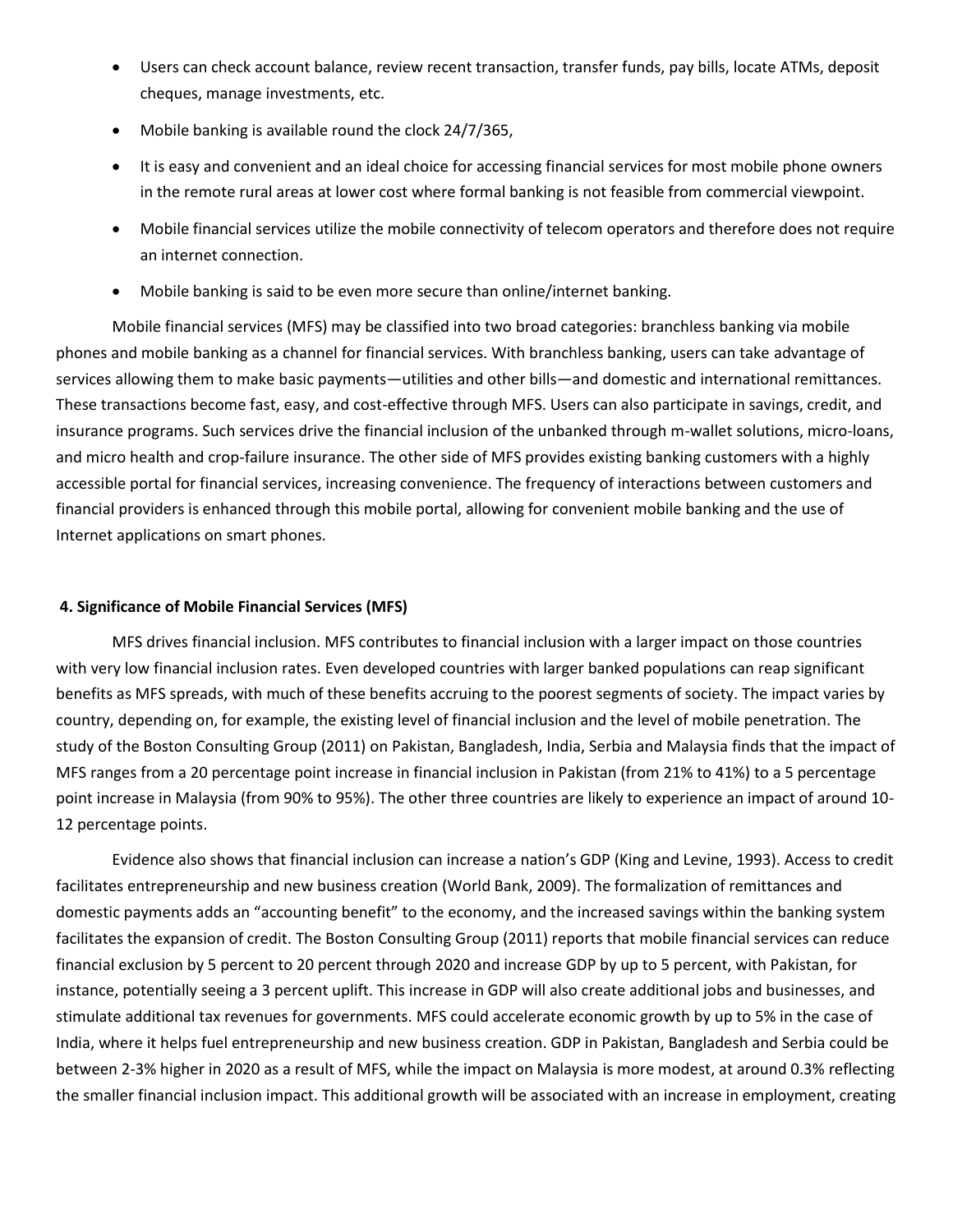up to 4 million additional jobs in India, as well as an increase in tax revenues for governments, spurred by the increase in economic activities.

From a social perspective, financial inclusion promotes inclusive growth which is especially meaningful for the more developed countries in the study, such as Serbia and Malaysia. In Malaysia, for example, economic inequality could be reduced by an additional 5 percent by 2020 with MFS, relative to the baseline. The benefits of MFS accrue to the poorest of the population by supporting entrepreneurs with savings and credit, reducing leakages and costs imposed by middlemen, and facilitating domestic and international remittances and transfers.

For the poor in any country, financial shocks put a severe financial burden on families that can be hard to overcome. Such shocks can come from natural disasters, unexpected medical emergencies, or loss of income due to injury, or even bad luck. In Bangladesh, for instance, floods occur on average every five years, last 35 days, and affect up to 75 percent of the population. Average flood damage cost is US\$ 365 per household, or 30 percent of the average annual household income. Most of the damage hits crops and property (Akhter et al 2007).

MFS can help the poor prepare for and respond to shocks, including natural disasters. In Pakistan, EasyPaisa launched a relief payment distribution system. During floods, EasyPaisa used its platform to solicit donations and distribute donations. The same concept was used in Haiti to provide earthquake relief. Another example is Kenya M-Pesa's UAP Insurance, which insures poor farmers through mobile phones against weather-induced crop failures. Claims are disbursed as soon as weather information is verified.

MFS will help reduce income inequality by increasing opportunities for the poorest segments of society to experience the benefits of financial services, and hence mitigate income and expenditure volatility. In addition to a reduction in measured inequality, MFS brings many other important benefits within reach, in particular, education and healthcare, for example, by providing access to insurance to help mitigate the impact of unexpected shocks. These will in turn have critical long-term impact on development, especially rural development.

#### **5. Data and Analysis**

To attain the objectives of the study, the required information/data have been collected from secondary sources. Data ranging from January 2015 to January 2016 are used. The secondary sources include articles, reports of national and international Organizations on mobile financial services and country experiences. A descriptive analytical tool has been adopted to derive the objectives in the paper.

#### **6. Mobile Financial Services in Bangladesh**

Among two models of MFS, Bangladesh has adopted bank-led model in delivery Mobile Financial Services (the other model is telephone company led model, telco model in brief). According to guidelines issued in 2011, Bangladesh Bank permits the following Mobile Financial Services (in broad categories):(i) Disbursement of inward foreign remittances;(ii) Cash in /out using mobile account through agents/ Bank branches/ ATM's/ Mobile Operator's outlets; (iii) Person to Business Payments (e.g. utility bills payment); (iv) Business to Person Payments (e.g. salary disbursement by corporate bodies/industries/offices etc); (v) Government to Person Payments (e.g. elderly allowances, freedomfighter allowances, subsidies, etc); (vi) Person to Government Payments e.g. tax, levy payments; (vii) Person to Person Payments (among registered account holders of the same bank) and (viii) Other payments like microfinance, overdrawn facility, insurance premium, DPS, etc. To reap benefits of mobile technology based financial services, banks in Bangladesh have undertaken many initiatives motivated by Bangladesh Bank, the central bank of Bangladesh.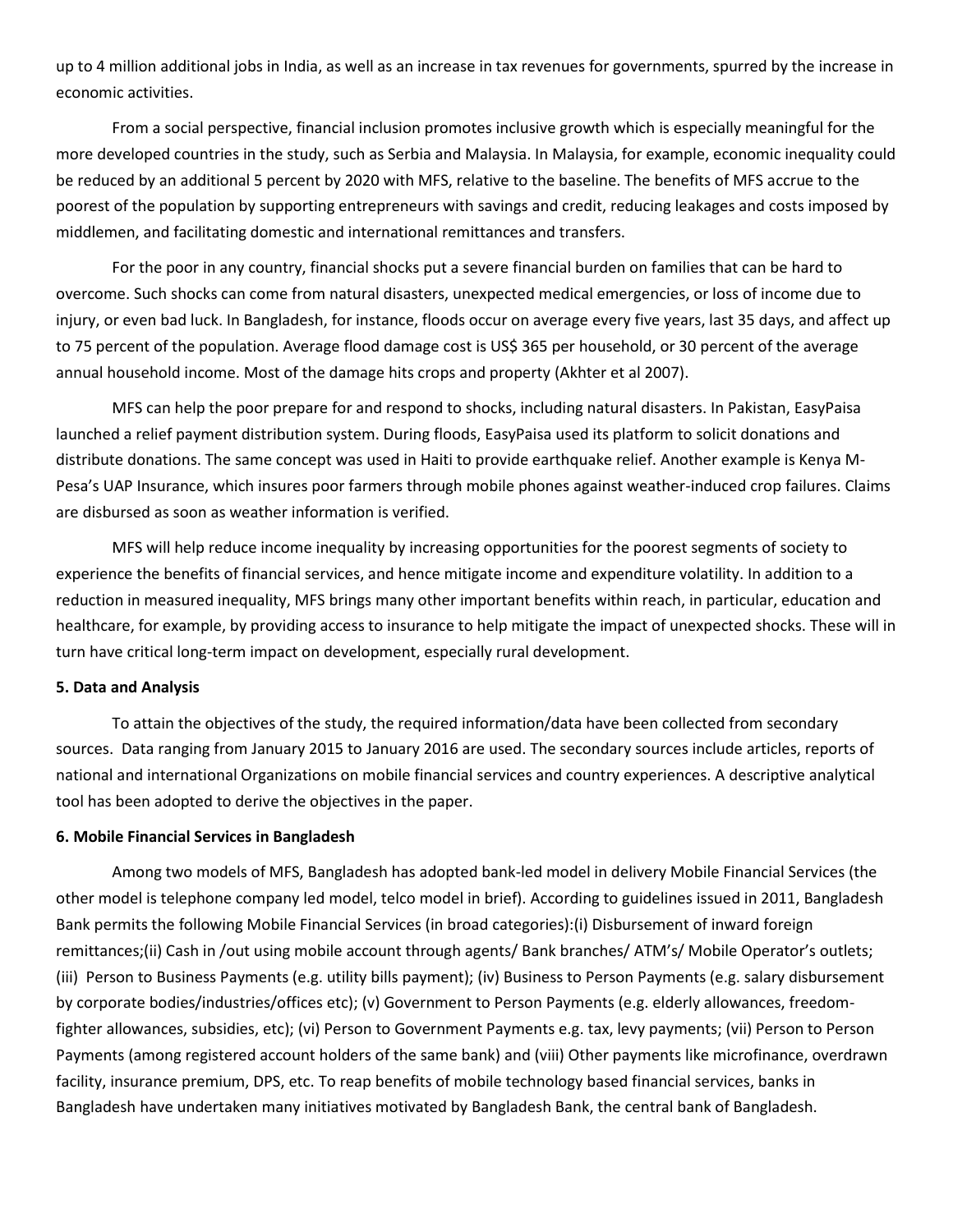Bangladesh Bank has provided approval to 28 banks for running mobile banking services; out of 28 banks, 18 banks have already launched mobile financial services up to January, 2016. The number of clients stood at 33.18 million at the end of January, 2016. The number of daily transitions and amount of daily transaction stood at 3.96 million and BDT 5581.8 million in January 2016. The statement on mobile financial services is depicted in table 1.

| Table 1: Key Information on Mobile Financial Services in Bangladesh |
|---------------------------------------------------------------------|
|---------------------------------------------------------------------|

| Source: | Serial | Description                                | Amount             | Amount             | % Change over | Payment |
|---------|--------|--------------------------------------------|--------------------|--------------------|---------------|---------|
| System  | no.    |                                            | (in January, 2016) | (in January, 2015) | previous year |         |
|         |        | No. of approved Banks                      | 28                 | 28                 | 0             |         |
|         |        | No. of Banks started to convey the service | 18                 | 19                 | $-5.26$       |         |
|         | 3.     | No. of agents                              | 569,656            | 535,821            | 6.31          |         |
|         | 4      | No. of registered clients in Lac           | 331.38             | 252.36             | 31.31         |         |
|         | 5.     | No. of active accounts in Lac              | 136.33             | 110.53             | 23.34         |         |
|         | 6      | No. of total transaction                   | 118,832,401        | 82,068,551         | 44.80         |         |
|         |        | Total transaction in taka (in crore BDT)   | 16,745.27          | 11,337.58          | 47.70         |         |
|         | 8      | No. of daily average transaction           | 3,961,080          | 2,735,618          | 44.80         |         |

Department, Bangladesh Bank, 2016

Among different services, cash in and out cash services dominate. The amount of cash in and cash out transaction stood at BDT 4,5874.5 million and BDT 4,0337.7 million in February 2015. The other mentionable services include P2P transaction, salary disbursement, utility bill payment and inward remittances. The statement on product-wise mobile financial services is depicted in table 2.

| Serial | Product-wise information     | Amount             | Amount             | % Change           |
|--------|------------------------------|--------------------|--------------------|--------------------|
| no.    |                              | (in January, 2016) | (in January, 2015) | Over previous year |
| a.     | <b>Inward Remittance</b>     | 3.72               | 2.85               | 30.53              |
| b.     | Cash In transaction          | 6,969.25           | 4,742.44           | 46.95              |
| c.     | <b>Cash Out Transaction</b>  | 6,128.01           | 4,174.56           | 46.79              |
| d.     | P <sub>2</sub> P transaction | 2,862.69           | 2,139.52           | 33.80              |
| e.     | Salary Disbursement (B2P)    | 157.79             | 76.93              | 105.11             |
| f.     | Utility Bill Payment (P2B)   | 114.73             | 59.79              | 91.89              |
| g.     | <b>Others</b>                | 509.07             | 141.49             | 259.79             |

Table 2: Product‐wise information on Mobile Financial Services in Bangladesh (amount in crore taka)

Source: Payment System Department, Bangladesh Bank, 2016.

In Bangladesh, a large number of NGOs have emerged to provide collateral free credit to the poor inspired by the apparent success of Grameen Bank and due to failure of formal financial institution in reaching the poor. Yet outreach of microfinance remains well below its potential. One of the key hurdles for providing financial services to poor people is high operational cost and resultant interest rate keeping a large number of poor people excluded from formal financial services. Mobile financial services have opened new windows for banking the unbanked. Though Bangladeshi leading MFIs use ICT in handling top management issues, they are lagging behind in case of mobile microfinance programs. Some MFIs like BRAC, ASA are providing mobile financial services only in the form of remittances. If a more enabling environment can be created, the higher number of microfinance institutions (MFIs) will come forward to provide all sort of mobile financial services.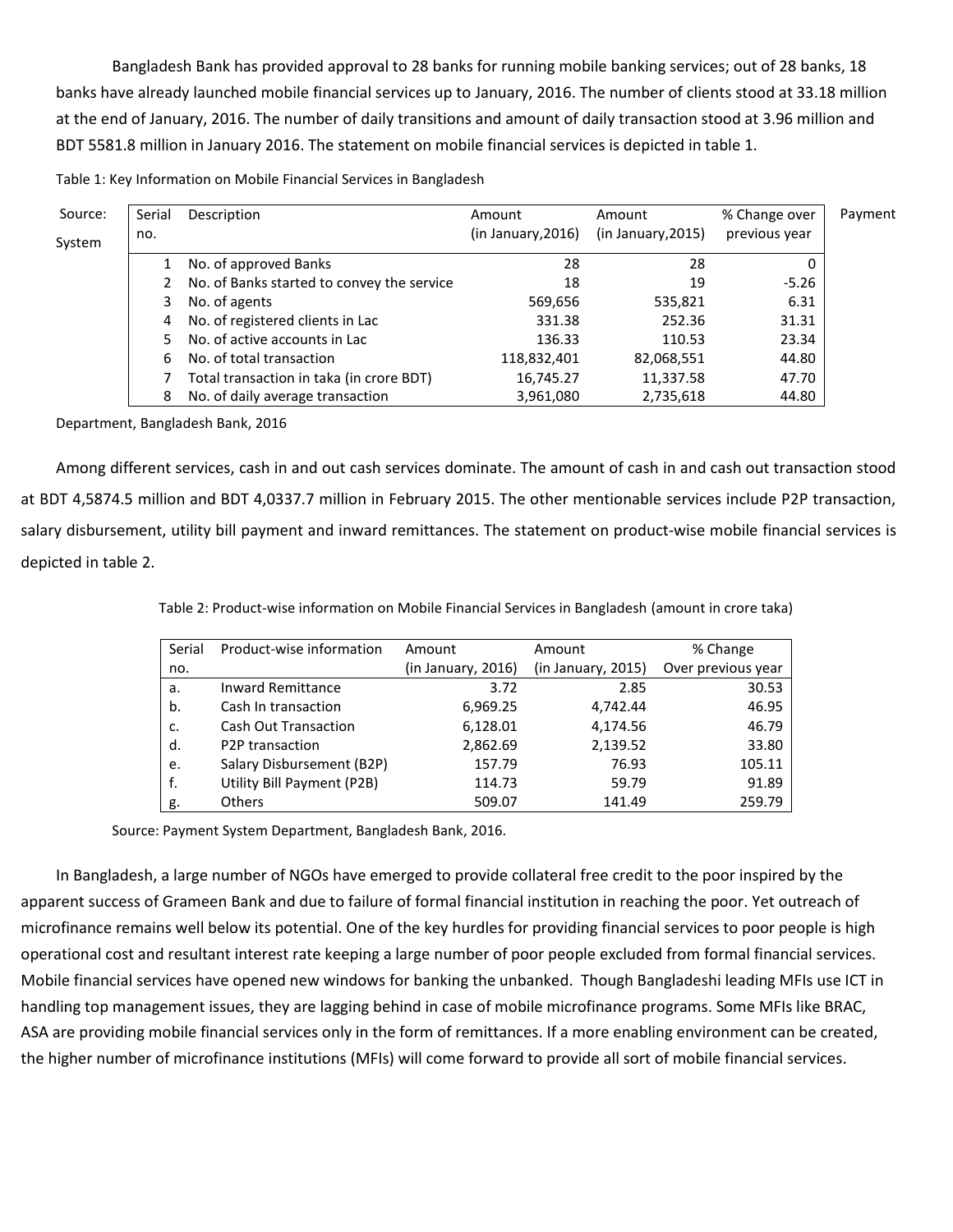According to recent survey of Institute of Microfinance (Access to Financial Services, Funded by UK Aid, 2011), about 41% of poor HH do not have access to any type of credit. 38% of all HHs have access to MFI service. So, Banks and MFIs can use mobile financial services for promoting financial inclusion among unbanked people.

#### **7. Global Experiences and Developments**

 Pénicaud and Katakam (2014) provide an excellent account of global developments in the area of mobile financial services planned for the unbanked people. It is estimated that 2.5 billion people in lower to middle income countries are unbanked. They lack the financial services they need to invest in their livelihoods, protect their assets, and avoid falling deeper into poverty. Traditional bricks-and-mortar banking infrastructure is too expensive to serve the poor, particularly in rural areas. However, more than 1 billion underserved people in these markets already have access to a mobile phone, which can provide the infrastructure to offer financial services sustainably, such as payments, transfers, insurance, savings, and credit. As the industry moves on one more year, exciting new developments are taking place.

In 2014, the mobile financial services sector continued to expand, boosted by the creation of more enabling regulatory frameworks in several markets. Now available in over 60% of developing markets, mobile financial services (MFS) are firmly established in the financial sectors of the majority of the developing world. The key trends observed in emerging mobile financial services industry in 2014 are as follows:

• 255 mobile money services are now live across 89 countries. In addition to USSD, STK and IVR, these services are increasingly available through mobile applications. This trend will continue to increase as smartphone penetration rises.

• While competition is heating up in markets where mobile money is available, a growing number of mobile network operators (MNOs) are showing interest in the development of interoperable solutions. In 2014, MNOs interconnected their services in Pakistan, Sri Lanka and Tanzania, following in the footsteps of MNOs in Indonesia, where interoperability was implemented in 2013.

• Regulators are increasingly recognising the major role that non-bank providers of mobile money services can play in fostering financial inclusion and, as such, are establishing more enabling regulatory frameworks for the provision of mobile money services. Reforms have been passed in Colombia, India, Kenya and Liberia this year. Today, in 47 out of 89 markets where mobile money is available, regulation allows both banks and non-banks to provide mobile money services in a sustainable way.

• Providers are now expanding into adjacent markets for mobile financial services, leveraging their strengths in mobile money to provide mobile insurance, mobile savings and mobile credit to customers who previously never had access to formal financial services.

For the mobile money industry in particular, 2014 marked the achievement of several important milestones:

• The number of registered mobile money accounts globally grew to reach just under 300 million in 2014. There is still huge potential for future growth, however, as these accounts only represent 8% of mobile connections in the markets where mobile money services are available. In 2014, seven new markets joined the ranks of countries where there are more mobile money accounts than bank accounts. 16 markets now hold this status, indicating that mobile money remains a key enabler of financial inclusion.

• The industry is getting smarter about what it takes to prompt mobile money adoption: active mobile money accounts stand at 103 million as of December 2014 and an increasing number of services are reaching scale 21 services now have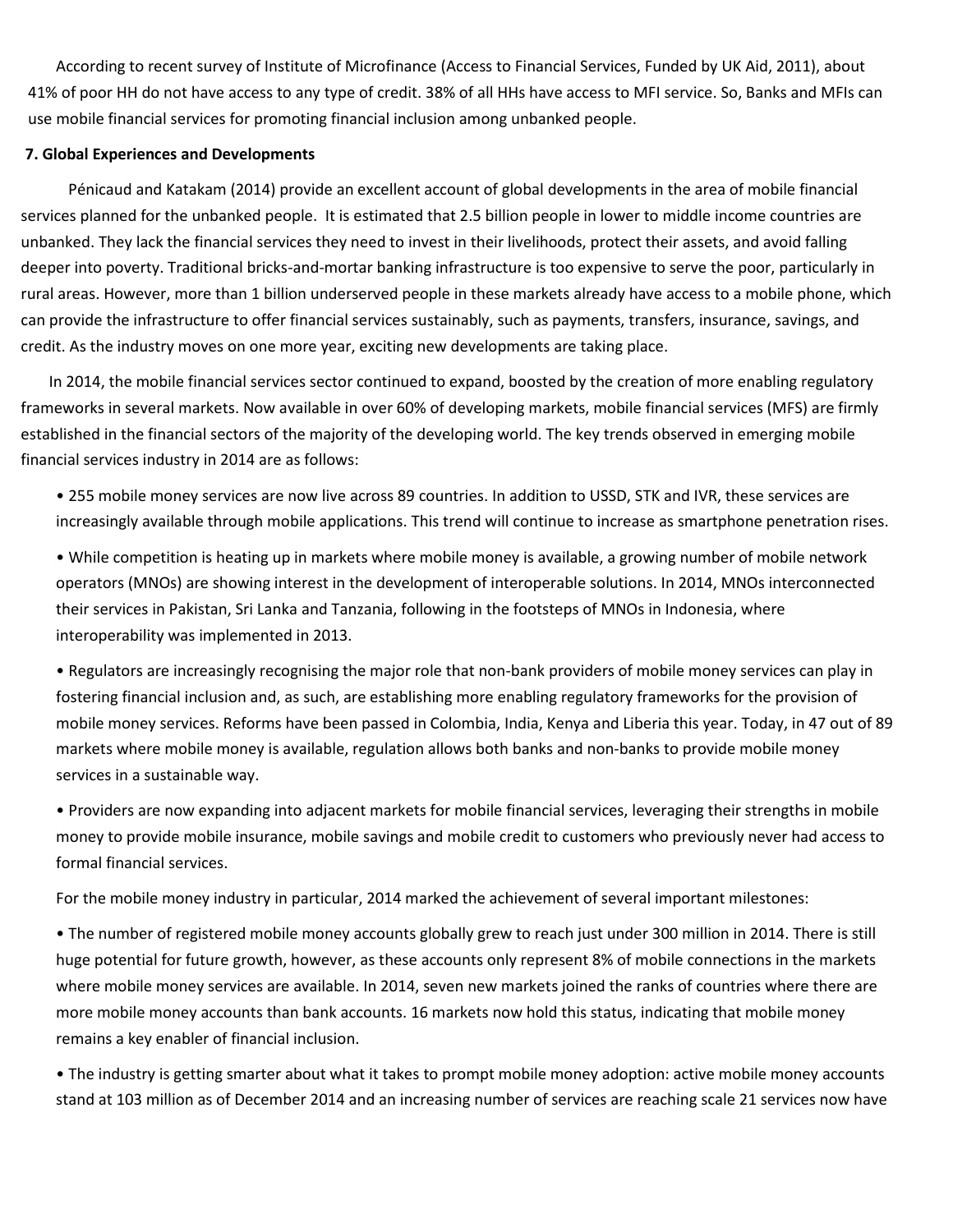more than one million active accounts. For investors, industry partners and fellow stakeholders in the financial services industry, this is good news.

Mobile money providers are continuing to invest in improving and expanding their services, particularly through the development of the ecosystem, showing important commitment to the long-horizon investment required by this industry. In particular:

• Providers are strengthening their internal capabilities to address an increasing number of users and transactions through platform migrations and extension of application programming interfaces (APIs) to third party users.

• While domestic P2P transfers and airtime top-ups continue to dominate the global product mix in terms of volume and value, the fastest growth in 2014 occurred in bulk disbursements, bill and merchant payments - reflecting an expanding ecosystem of institutional and business users of mobile money.

• 2014 saw a steep increase in the number of international remittances via mobile money, primarily driven by the introduction of a new model using mobile money as both the sending and receiving channel. Mobile money is helping to reduce the costs of international remittances for users: survey respondents reported that the median cost of sending USD 100 via mobile money is USD 4.0, less than half the average cost to send money globally via traditional money transfer channels.

• Merchant payments are on the rise, reflecting strong interest among mobile money providers to facilitate customers' daily expenditures on goods and services. More can be done to drive merchant adoption, however, as only 25.4% of the 258,000 merchants registered to use mobile money are currently active.

Yet, despite these significant achievements, the mobile money industry today still faces challenges that will need to be addressed in order to ensure the healthy provision of mobile financial services to unbanked and underserved users.

### **8. Prospects and Challenges of MFS in Bangladesh**

Bangladesh has huge potentials in promoting financial inclusion which lies in over 100 million mobile phone users, expanding green banking, massive presence of youth people, more involvement of corporate and Govt. sector in providing Staff salaries via MFS and over 10 million foreign remitters. However, there are challenges in reaping benefits of MFS which includes wide use of OTC channel instead of personal account, agent's insecurity in handling big amount of cash and addressing ML and TF issues.

#### **9. Policy Options**

Bangladesh needs some policies in addressing challenges faced by MFS industry. These includes necessary steps to encourage users to use personal account in transactions, concerted efforts for removing insecurity problems of agents in handling big amount, coordinated steps to lower transaction cost, monitoring ML and TF issues in MFS closely.

#### **10. Conclusion**

As easy access to finance promotes growth and alleviates poverty, promoting financial inclusion is an integral ingredient of development agenda in Bangladesh. Since inception, performance of mobile financial services (MFS) is encouraging. However, much effort needs to expand MFS network to include the remaining unbanked people. A field survey based research may be undertaken for getting necessary insights in formulating and implementing proper policy on mobile financial services (MFS).